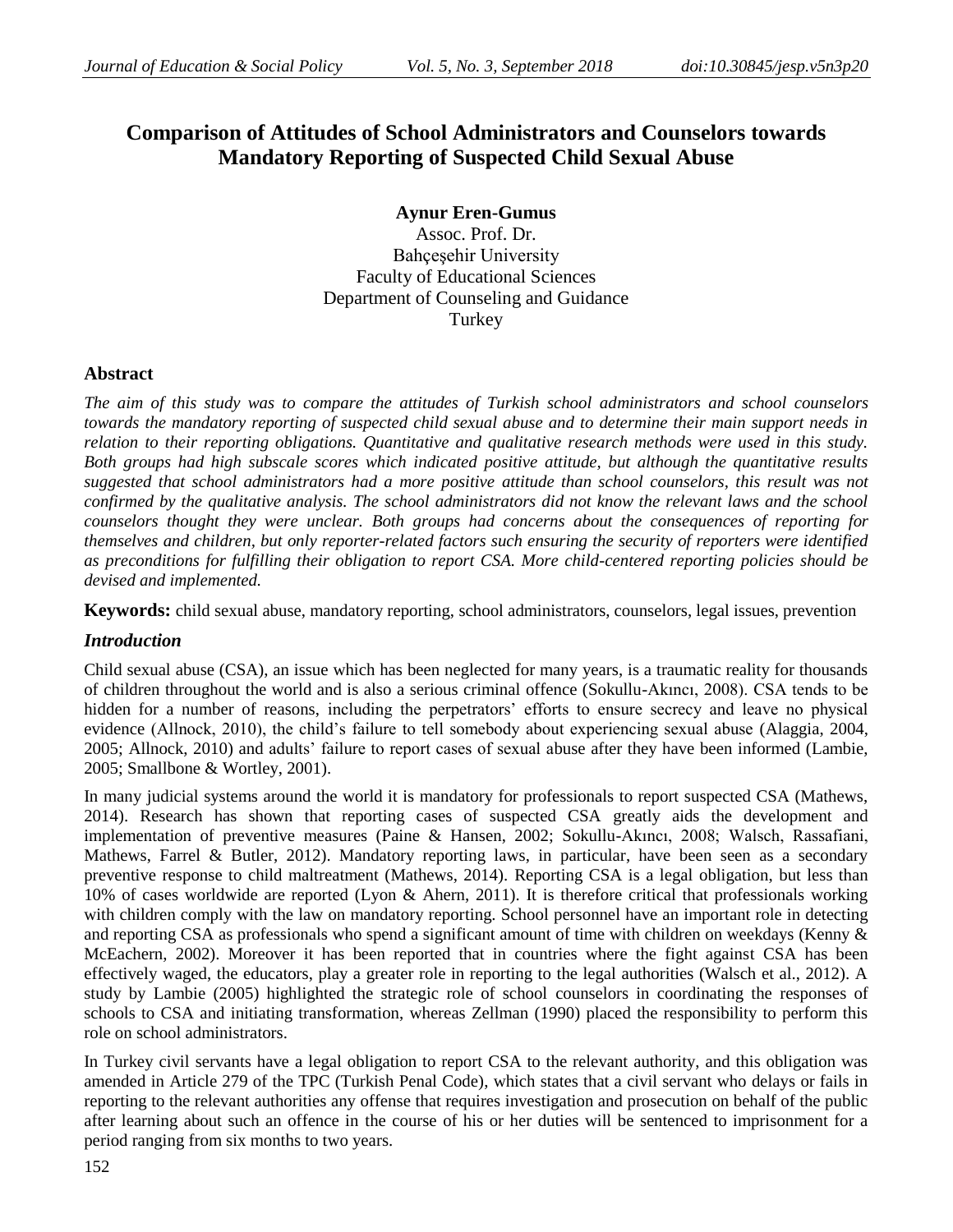This article, along with the relevant regulations and legal sources (Eren, Gumus & Gumus, 2013; Koca, 2012; Unver, 2012), requires all school personnel to report all suspected CSA to legal authorities (i.e., to the office of the chief prosecutor or law enforcement) immediately, and, in cases where there is a failure to report, school personnel will be sentenced to imprisonment.

#### *The Attitudes of School Administrators and Counselors towards Mandatory Reporting of Suspected CSA*

Even in the USA, the leading country in terms of regulations on reporting CSA (Erbas, 2015), many school counselors fail to report due to uncertainties regarding the process and other problems that are a source of great concern for them (Lambie, 2005). Hermann (2002) reported that the second most common legal problem faced by school counselors is deciding when to report CSA. Goldman and Padayachi (2005) found that the majority of 122 school counselors had a general knowledge of the laws on reporting suspected cases of CSA, but only a minority knew what the laws required them to do. Goldman and Padayachi (2002a, 2002b, 2005) also found that there was a tendency for school counselors not to report CSA. Furthermore, outcomes of various studies conducted with school counselors have indicated that decisions to report cases of suspected CSA are primarily affected by the laws in place and concerns related to student safety (Bryant, 2009; Bryant & Milsom, 2005), and that counselors' failure to report is influence by lack of evidence regarding the occurrence of abuse (Bryant et al., 2005) and the inadequacy of the reporting system in giving a response (Bryant, 2009; Bryant & Baldwin, 2010). Studies conducted by Zellman and Bell (1990, cited in Hawkins and McCallum, 2001) indicate that individuals start failing to report cases of suspected CSA when they discover how overburdened intervention services are. Then, faced with the difficulty of finding sufficient evidence, these individuals tend to further neglect their duty to report.

Another significant reason for deciding not to report child abuse is associated with inadequate training on reporting (Goldman & Padayachi, 2005; Reiniger, Robison & McHugh, 1995). The literature notes that educators play a leading part in providing information about mandatory reporting (Bryant and Baldwin, 2010; Daro, 2011; Hawkins and McCallum, 2001; Ridgway, 2005). A systematic literature review (Walsh, Rassafiani, Mathews, Farrell, & Butler, 2010) examined factors potentially relevant to teachers' attitudes towards reporting CSA and identified the key factors as confidence in the system"s response to reports and fear that reporting would have negative outcomes (such as negative reactions by the parents, troubles arising as a consequence of reporting and the failure to find sufficient evidence).

The number of comparative studies evaluating the attitudes of school administrators and counselors to reporting of CSA is quite limited. Kenny and McEachern (2002) found that school counselors considered themselves more qualified than administrators in this regard and believed they reported more cases in the course of their professional life. However, the same study indicated that counselors were more inclined to avoid reporting due to the absence of physical evidence and a weak commitment to child care services. Zellman (1990) found that of the professionals who are legally required to report any suspected child abuse and/or negligence (i.e. pediatricians, psychiatrists, psychologists, social workers, babysitters), school principals reported the most cases. Zellman concluded that this pattern of reporting was related to a district (workplace) reporting policy. Zellman also found that the school principals" tendency to report was based on annoying details related to reporting, including personal consequences, like time lost from normal work, risk of legal action and reputational risk, and apprehensions regarding the possible outcomes for the children. Moore's (2017) study also indicated that children and young people think that adults tend to protect other adults and institutional reputations even when CSA occurs.

To date there have been few studies examining the knowledge and attitudes of Turkish school administrators and counselors to suspected CSA. Results from research carried out for a master"s degree (Akgul, 2015) indicated that most preschool teachers and administrators were unaware that reporting suspected CSA was a legal obligation. In contrast, Aksel and Irmak (2015) conducted a study with school counselors and teachers and found that most of the participants were aware that reporting suspected CSA was a legal obligation. They reported that 27 (53%) school counselors and 14 (29%) teachers had faced cases of suspected CSA in their careers, with 18 of the counselors and only one of the teachers reporting the case to the authorities. Almost none of the participants (preschool teachers and administrators) in Akgul"s (2015) study had reported cases of CSA; the participants had decided not to report suspected case despite having positive attitudes towards reporting suspected CSA.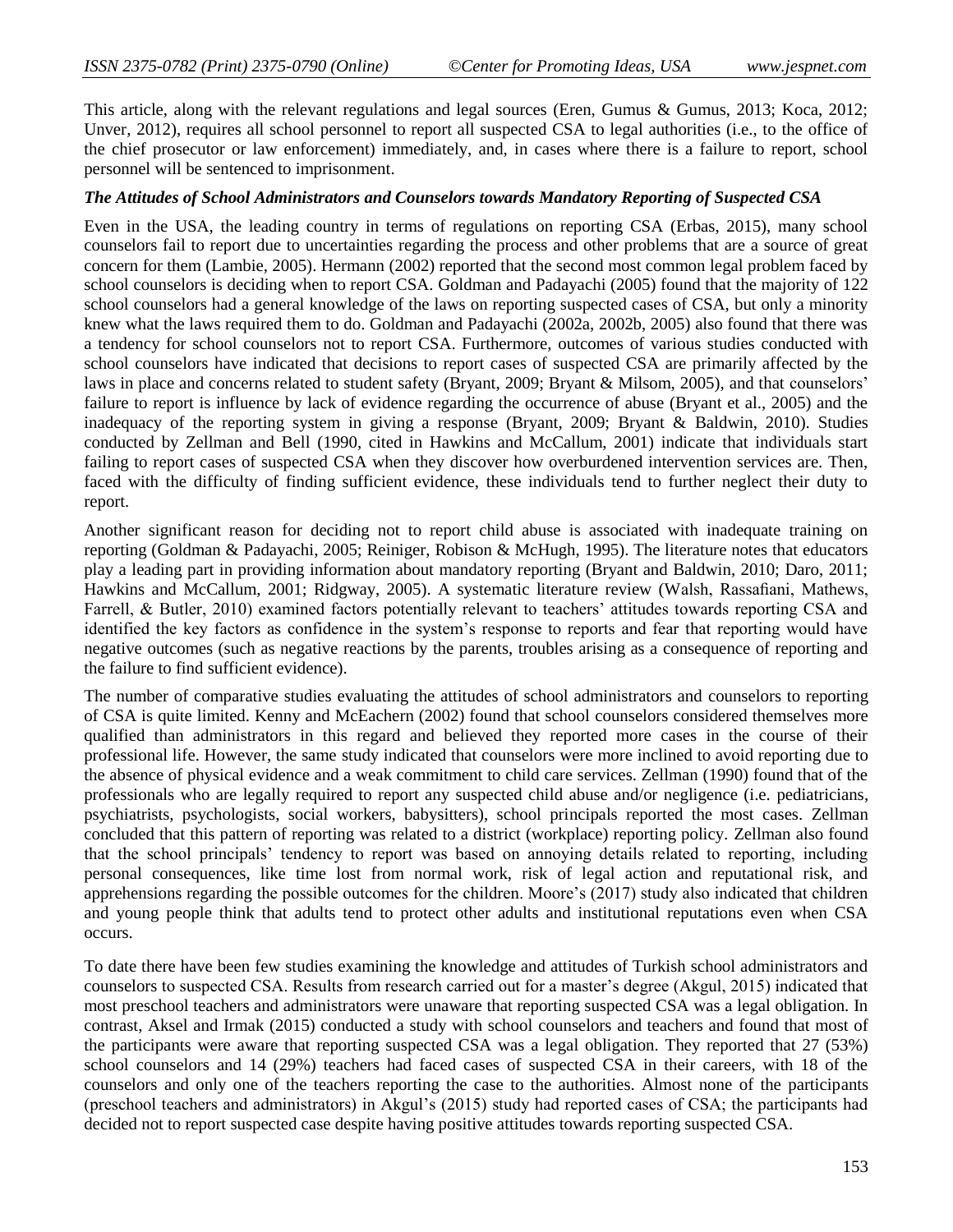In addition, Akgul (2015) found that many of the preschool teachers had the misconception that the school principal was the person to be notified of suspected cases of CSA. Cetinkaya (2014) reported that 21% of participating school counselors had experienced an ethical dilemma in relation to their obligation to report CSA cases, and that 40% of the cases were not reported. A qualitative study of 26 school counselors who had reported CSA (Cetinkaya, 2015) found that school principals were the most commonly cited barrier to reporting (mentioned by 11 participants,  $44\%$ ), with only 20% of the participants ( $n = 5$ ) perceiving school principals as a source of support. Although this result indicated that the school counselors had more knowledge about and experience with CSA reporting than the school administrators, it does not mean that school counselors attitude to reporting CSA would improve if school administrators were supportive. As Hamilton (2017) emphasized, as long as there is an unquestioned assumption that adults' needs take priority over those of children, there will not be an important change in how adults approach prioritization of children"s well-being. This also indicates that the expectations for CSA reporting training programs are not very realistic. Therefore, it is necessary to compare the attitudes of school counselors and school administrators, who are very important for CSA reporting, and to discover whether they prioritize the needs of children or reporters. This information would make it possible to come up with more realistic proposals for educational and legal measures to support CSA reporting. There is a significant relationship between attitude to reporting CSA and behavior when faced with suspected CSA (Walsh et al., 2010). This study compared the attitudes of school administrators and school counselors towards the mandatory reporting of suspected CSA and examined their needs for further educational and legal support. Quantitative methods were used to determine whether attitude to reporting was affected by role (school counselor vs. administrator), receipt of specific training and having submitted a CSA report. Qualitative methods were used to explore counselors" and administrators" opinions about laws, possible consequences of CSA reporting and to determine their main support needs in relation to their reporting obligations.

# *Methods*

This study used a mixed methods research design. Mixed methods research involves the collection, analysis and interpretation of both qualitative and quantitative research data (Leech & Onwuegbuzie, 2009). A mixed methods design is used to overcome the deficiencies and limitations of studies that use a single method and to conduct more valid and accurate research (Greene, 2005).

# *Participants*

Quantitative data were collected from 366 participants (252 women, 114 men) of whom 113 were school administrators (39 women, 74 men) and 253 school counselors (213 women, 40 men). All participants resided in Istanbul, the most populous city in Turkey. The mean age of the participants was  $37.60$  years (*SD* = 15); 131 worked in elementary schools, 127 in secondary schools and 108 in high schools. The majority of participants (*n =* 217) had received training on reporting CSA, but 149 had not. Ninety-three participants (74 school counselors, 19 administrators) had previously reported CSA, whilst 252 had not, and 74 of those who had reported were school counselors, while 19 were administrators. Only 17% of school administrators had reported a single incidence of CSA during their period in office, compared with 29% of the counselors. Nineteen counselors had reported two cases and one had reported four cases. Of those who had reported, 72 were female and 21 were male. The qualitative sample consisted of 17 volunteer participants (9 school counselors, 8 administrators). Only one person in the qualitative sample (a school counselor) had reported an incidence of CSA.

# *Instruments*

**The Teacher Reporting Attitude Scale for Child Sexual Abuse (TRAS-CSA)** developed by Walsch et al. (2010) was used in this study. The TRAS-CSA is a 21-item, self-administered scale based on a systematic literature review that has been subjected to a five-phase validation (Walsh et al., 2010). TRAS-CSA data were evaluated using exploratory factor analysis, which revealed three factors, namely commitment to the reporting role, confidence in the system"s response to reports and concerns about reporting. These three factors accounted for 37.5% of the variance in the 14-item measure. Cronbach"s alpha coefficients for the subscales associated with these factors were .769 (commitment), .617 (confidence), and .661 (concerns) (Walsh et al., 2012). The fit of a three-factor model for the 14-item TRAS-CSA (Walsh et al., 2012) to the Turkish adaptation was tested with this study"s data collected from the school counselors and school administrators.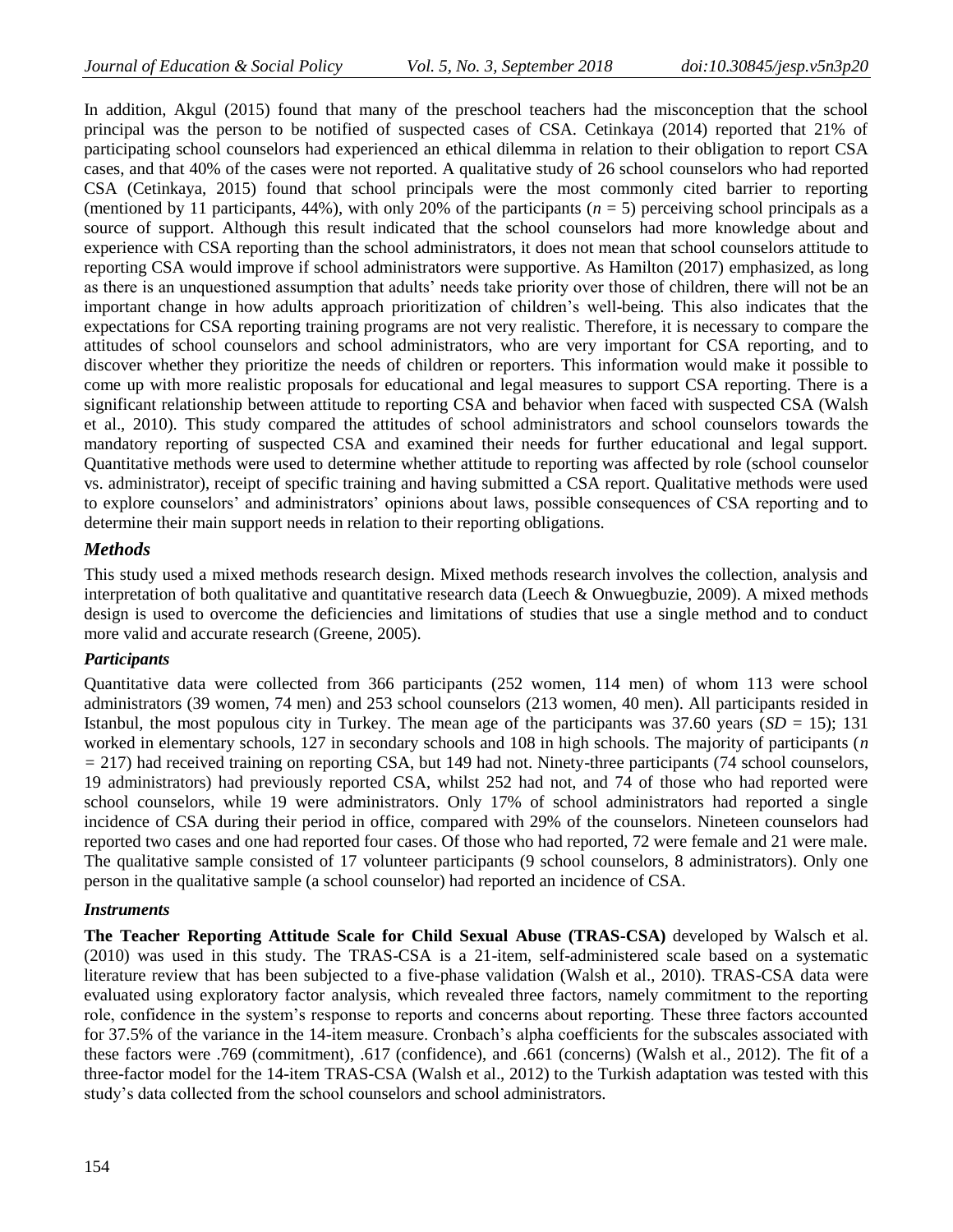Indices of fit  $(\chi^2/df = 2.45, p < .01;$  RMSEA = 0.06, GFI = .94, AGFI = .90, CFI = .89) were acceptable, with the exception of the CFI (Raykov & Marcoulides, 2006). Values of Cronbach's alpha for the subscales were as follows, confidence: .63; commitment: .70; concern: .68.

**Questionnaire on opinions about reporting suspected CSA.** This questionnaire consisted of the following open-ended questions designed to elicit qualitative data: i) "What are your views about the laws that tell you what to do regarding suspected child sexual abuse?" ii) "What are the possible consequences, for you personally, of submitting a report on suspected child sexual abuse?' iii) 'What are the possible consequences, for the child, of submitting a report of suspected child sexual abuse?" iv) "What conditions would need to be met for you to fulfill your responsibility to report suspected child sexual abuse?"

#### *Procedure*

After the necessary permissions were obtained from the Branch Directorates of National Education the data were collected from the volunteer participants who had agreed to complete the instruments prior to CSA conferences held with the school counselors and administrators. School administrators did not give permission for audio recording of their responses, insisting on responding in writing. TRAS-CSA and opinions questionnaire were given at the same time. A doctoral student presented participants with the consent form and data collection instruments at the same time. Participants took approximately 30 minutes to complete the questionnaires. Seventy-seven participants received both tools but returned them without any responses; 306 participants did not respond to any of the open-ended questions and 33 participants who had volunteered to provide answers to these questions answered only some of them. The responses given by the participants to all items were analyzed.

#### *Data Analyses*

Independent-samples *t*-tests were used to assess the effects of role (counselor vs. administrator) receipt of specific training and having submitted a CSA report. The sample size was adequate for *t*-tests. The qualitative data were subjected to content analysis. The transcripts were read thoroughly to obtain detailed data units and codes. The codes were then collected, common points were determined and classification was performed. In the last stage, the common points were determined once again and themes were established. The aim was to find significant relationships between these themes.

Various strategies were applied to confirm the validity and reliability of the study. Initial analysis of the data set was followed by further analysis by a colleague. The qualitative data units were separated into two titles as "difference of opinion" and "agreement of opinion". Codes that were under the "difference of opinion" category were revised through independent analyses to identify possible agreements. The Adaptation Percentage between the Codes formula developed by Miles and Huberman (1994) was used to calculate reliability, and was found to be 87% in this study. Simsek and Yildirim (2003) stated that an adaptation percentage of over 70% indicates adequate consistency between coders. In addition, the data from two administrators and counselors were re-coded at two-week intervals to ensure internal reliability. The consistency percentage between the two codes was also calculated using the reliability formula suggested by Miles and Huberman (1994) and was found to be 95%. In addition, an effort has been made to include all quotations describing each theme in the presentation of the findings.

#### *Results*

Analysis of the TRAS–CSA attitude scores showed that the mean scores for commitment to the reporting role in each group, which is separated according to participants' duty, background of training and reporting, were high, with no significant difference between administrators and counselors. There were, however, group differences in *confidence in the system's response to reports* and *concerns about reporting*. School administrators" confidence (*t*   $= 3.01$ ;  $p < .05$ ) and concern ( $t = 2.10$ ;  $p < .05$ ) scores were significantly more positive than those of the school counselors. Participants who had reported a case of suspected CSA had higher mean scores for *concerns about reporting* than those who had not  $(t = 3.09; p < .01)$ . Receipt of specific training on CSA reporting did not affect TRAS–CSA scores. These results are presented in Table 1.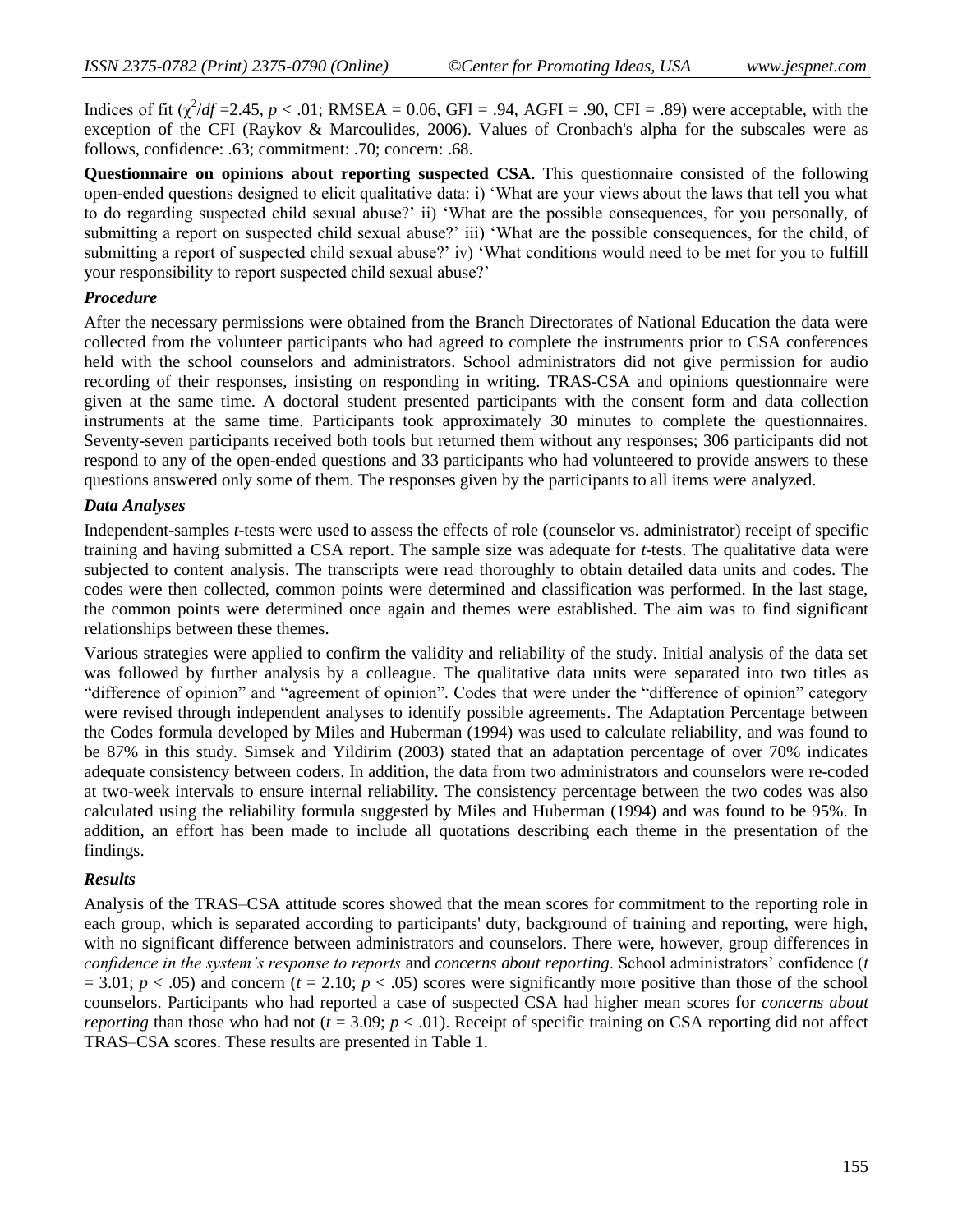|           |                | n   | M    | <b>SD</b> | $t$ -test | $\boldsymbol{p}$ |
|-----------|----------------|-----|------|-----------|-----------|------------------|
| Duty      | Commitment     |     |      |           |           |                  |
|           | Sch. Admin.    | 113 | 4.68 | 0.37      | 2.20      | 0.28             |
|           | Sch. Counsel.  | 253 | 4.58 | 0.43      |           |                  |
|           | Confidence     |     |      |           |           |                  |
|           | Sch. Admin.    | 113 | 3.58 | 0.89      | 3.01      | $0.03*$          |
|           | Sch. Counsel.  | 253 | 3.28 | 0.87      |           |                  |
|           | Concerns       |     |      |           |           |                  |
|           | Sch. Admin.    | 113 | 3.93 | 0.71      | 2.10      | $0.04*$          |
|           | Sch. Counsel.  | 253 | 3.75 | 0.78      |           |                  |
| Training  | Commitment     |     |      |           |           |                  |
|           | Trained        | 217 | 4.60 | 0.42      | $-0.93$   | 0.35             |
|           | Not Trained    | 149 | 4.64 | 0.42      |           |                  |
|           | Confidence     |     |      |           |           |                  |
|           | Trained        | 217 | 3.32 | 0.91      | $-1.24$   | 0.22             |
|           | Not Trained    | 149 | 3.44 | 0.84      |           |                  |
|           | Concerns       |     |      |           |           |                  |
|           | Trained        | 217 | 3.84 | 0.77      | 0.96      | 0.34             |
|           | Not Trained    | 149 | 3.76 | 0.75      |           |                  |
| Reporting | Commitment     |     |      |           |           |                  |
|           | Reported       | 93  | 4.65 | 0.37      | 0.86      | 0.39             |
|           | Did Not Report | 273 | 4.60 | 0.44      |           |                  |
|           | Confidence     |     |      |           |           |                  |
|           | Reported       | 93  | 3.23 | 0.99      | $-1.84$   | 0.06             |
|           | Did Not Report | 273 | 3.42 | 0.85      |           |                  |
|           | Concerns       |     |      |           |           |                  |
|           | Reported       | 93  | 4.01 | 0.74      | 3.09      | $0.002**$        |
|           | Did Not Report | 273 | 3.73 | 0.76      |           |                  |

|  | Table 1. Analysis of TRAS-CSA Scores by Group |  |
|--|-----------------------------------------------|--|
|  |                                               |  |

*\* p* < .05; \*\* *p* < .01

Findings regarding the qualitative research questions have been organized by theme and code under three titles. Examples from both school counselors (SCs) and school administrators (SAs) are presented

# *School Administrators' and Counselors' Views on the Laws Regarding CSA*

Two themes and sub-themes were derived from the answers given to the open-ended questions:

**Theme 1. Practicability and comprehensibility of laws.** Three sub-themes were present under this theme:

(a) The laws are not executable (*n* = 4; SC 3, SC 4, SC 7, SC 8). *I found that the laws are not executable. The police officers and the attorney general were reluctant to cooperate. Nothing happened after I reported (SC 7).*

(b) The laws are not comprehensible  $(n = 4; SC 2, SC 6, SC 8, SC 9)$ . *I think the laws are inadequate and complicated. I get a different understanding of things every time I read them (SC 2.)*

(c) The laws are executed (*n* = 1; SA 8). *I have seen that recently the laws have been executed and severe sanctions imposed. I consider this approach very appropriate.*

The sub-themes the laws are not executable and the laws are not comprehensible were derived from statements made by counselors. The only positive sub-theme, the laws are executed, was derived from a statement made by a school administrator.

**Theme 2. Knowledge about the laws and executing the laws.** There were two sub-themes under this theme:

(a) No knowledge about the relevant laws ( $n = 9$ ; SC 1, SC 4, SC 5 / SA 1, SA 2, SA 4, SA 5, SA 6, SA 7). *I do not have knowledge about where, how and when to report. I also do not know about other regulations (SA 1).*

(b) Failing to implement laws despite being aware (n= 2; SC 3 / SA 3). *I do not want to experience what my colleagues who reported experienced. I know about the laws but the laws, by their nature, do not protect us (SC 3)*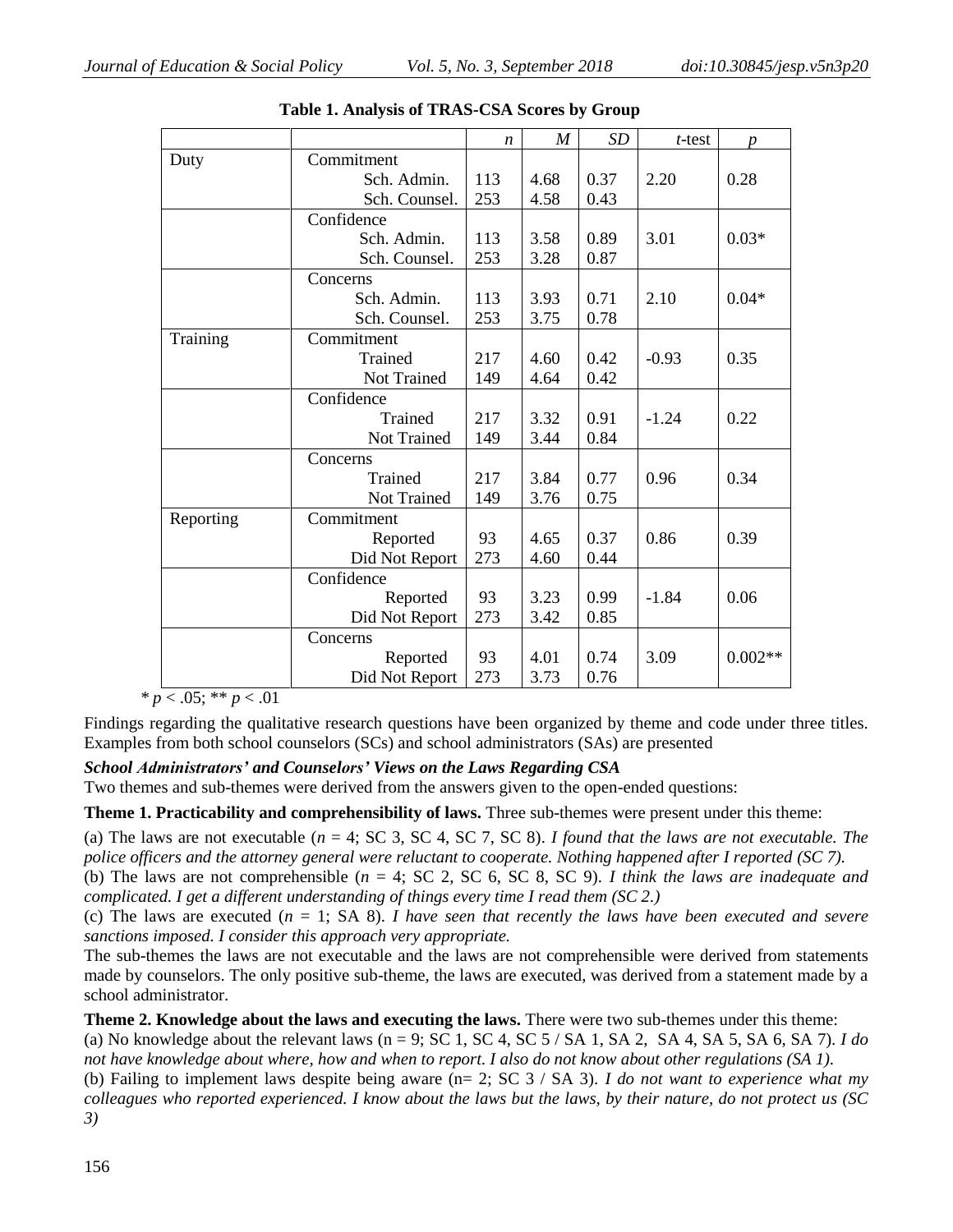Two of the sub-themes under this theme have negative content. Three of the statements under the sub-theme *no knowledge about the relevant laws* was made by counselors and six by school administrators. The sub-theme *failing to implement laws despite being aware* was derived from the statements of a counselor and an administrator.

**School Administrators' and Counselors' Perceptions of the Consequences of Reporting Suspected CSA** Sub-themes were defined under two themes generated from answers given to the open-ended questions: **Theme 1. Possible results for the reporters.** There are three sub-themes under this theme:

(a) Threats from the family (*n* = 15; SC 1, SC 2, SC 3, SC 5, SC 6, SC 7, SC 8, SC 9 / SA 1, SA 2, SA 3, SA 4, SA 5, SA 8). *I had to deal with threats from the child's family when I submitted a report before. But I think these threats and reactions are not important given what the child was exposed to (SC 9). The family may consider the report as slander and seek revenge (SA 1).*

(b) Social pressure (*n* = 3; SC 6 / SA 2, SA 8). *I fear the possible condemnation of the people around me (SA 2*). (c) Children denying the abuse  $(n = 2; SC 4 / SA 8)$ . *The child might deny his or statements during the trial. Then I would be in a difficult position (SC 4).*

All the sub-themes defined under this theme were negative. Nearly all participants ( $n = 15$ ) endorsed the subtheme *threats from the family*, the exceptions were a counselor and two administrators. Statements from only three participants were allocated to the *social pressure* sub-theme, and there were statements from two participants under the *children denying the case* sub-theme.

**Theme 2. Possible results of reporting for the child.** Four sub-themes were defined under this theme:

(a) Executers of legal procedures harming the children  $(n = 8; SC 3, SC 6, SC 7 / SA 1, SA 2, SA 3, SA 6, SA 8)$ , *When the law is applied, the child's well-being is not taken into consideration. Children are especially hurt when their statements are taken (SC 7). Children who are taken away from their homes and placed in an institution may encounter psychological problems. Not enough studies have been conducted on this matter (SA 1).*

(b) Families acting in a punitive manner (*n* = 5; SC 4, SC 5, SC 8, SC 9 / SA 1). *Families cannot accept the truth and put pressure on the child to change his or her statement (SA 1).*

(c) Children suffering due to stigmatization (*n* = 4; SC 2, SC 9 / SA 5, SA 8. *The child is stigmatized by society and that is really hard to deal with (SC 9). The child will suffer from shame and its effects for his or her whole life (SA 5).*

(d) Children recovering in the long-term despite the difficulty ( $n = 3$ ; SC 5; SC 6 / SA 4). *Children might get hurt when everything comes out, but the process will yield positive results for them. (SC 5).*

The sub-themes *executers of legal procedures harming the children*, *families acting in a punitive manner* and *children suffering due to stigmatization* were endorsed by the majority of the participants. This serves as an indication of the strength of negative expectations about the impact that reporting will have on the child. On the other hand, the sub-theme *children recovering in the long-term despite the difficulty* was derived from the statements of three participants and indicates the belief that reporting would ultimately have a positive outcome.

# *School Administrators' and School Counselors' Support Needs in Relation to Reporting Suspected CSA*

Two themes and sub-themes were derived from the answers given to the open-ended questions.

**Theme 1. Providing support to the reporter.** Three codes were defined under this theme:

- (a) Ensuring the security of the reporter  $(n = 7; SC 6, SC 8 / SA 2, SA 3, SA 4, SA 5, SA 8)$ . *It is very important that the legislation takes guaranteed precautions against the security threats we face (SC 6). A good reporting method should be found to prevent the reporters from becoming the targets (SA 8).*
- (b) School administration and the judiciary cooperating with the reporter  $(n = 6; SC 2, SC 3, SC 7, SC 8 / SA 1, SA)$ 7). *We need professionals, like school administrators, juvenile police and attorney generals, to show the same sensitivity and support us (SC 3). The presence of professionals who will support me and implement the laws with determination is the primary condition (SA 7).*
- (c) Information regarding the legal characteristics and process of reporting (*n* = 3; SA 2, SA 5, SA 7) *School personnel should be taught about when to report and how to report in the most appropriate way possible (SA 2.)*

The sub-themes under this theme, *ensuring the security of the reporter* and *school administration and judiciary professionals cooperating with the reporter*, are regarded as the most critical supports.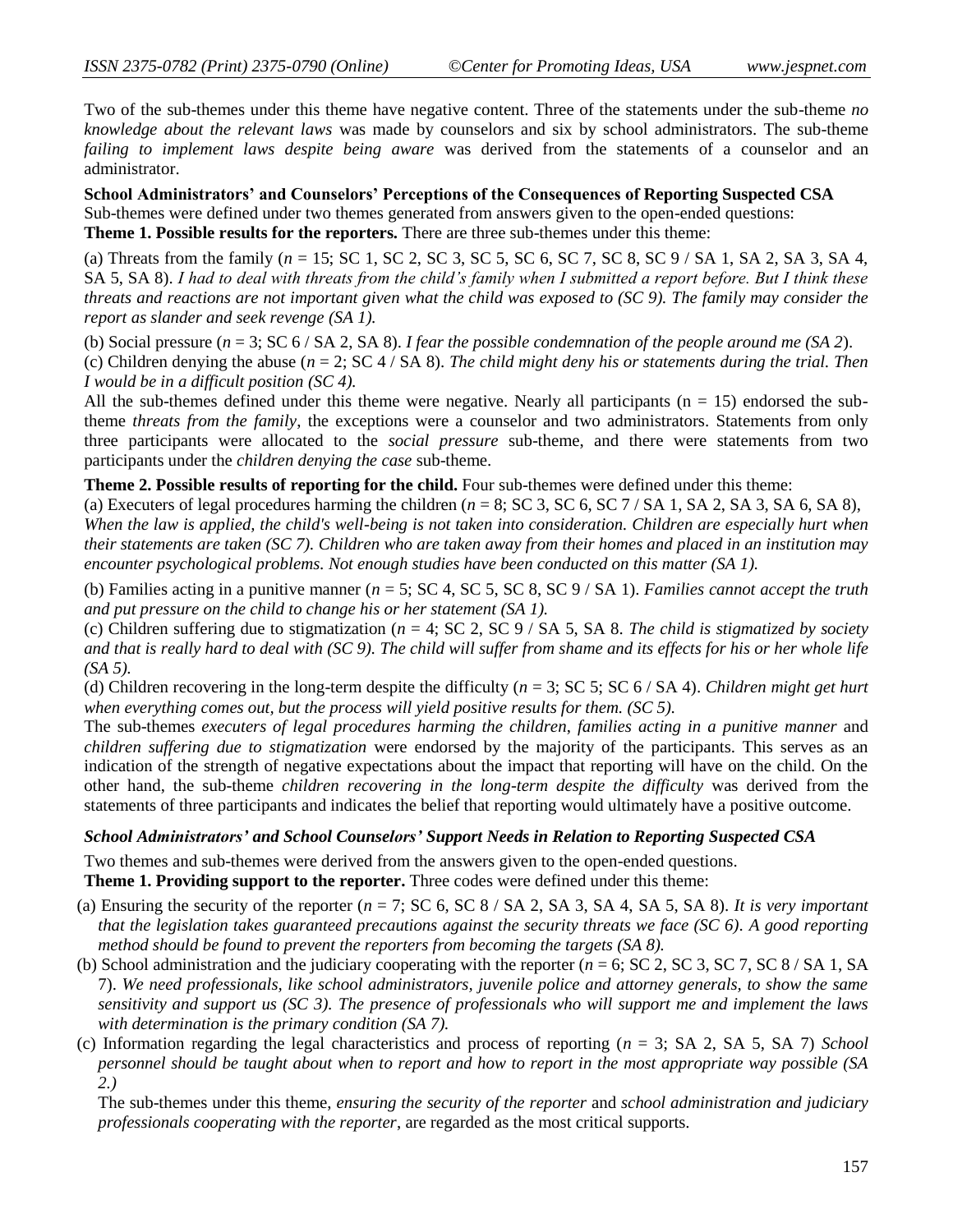The sub-theme *information regarding the legal characteristics and process of reporting* was derived from the statements of three participants.

**Theme 2. Finding a basis for reporting.** Three codes were defined under this theme.

- (a) Children clearly stating that they have been exposed to CSA (*n* = 9; SC 1, SC 3, SC 4, SC 5, SC 6, SC 7, SC 8, SC 9/ SA 1). *A clear statement by a child indicating that he or she is exposed to sexual abuse is sufficient for us to act (SC 4). I would submit a report if the child describes the situation clearly (SA 1).*
- (b) Finding clear evidence of CSA (*n* = 5; SA 2, SA 3, SA 4, SA 5, SA 6). *Sexual abuse is the most severe accusation. It has severe consequences for both the child and the perpetrator. Thus, there should be clear evidence prior to reporting (SA 5).*
- (c) Having suspicion about children's behavior  $(n = 1; SC 2)$ . *If it is clearly evident from the child's behavior that sexual abuse has taken place and there are signs indicating that the child has been exposed to sexual abuse, such that it requires me to talk with them, then I would report my suspicions to the officers for investigation (SC 2).*

 The sub-theme *children clearly stating that they have been exposed to CSA* was derived from the statements of a school administrator and eight counselors. The sub-theme *finding clear evidence of CSA* was found to be a prerequisite for reporting. The sub-theme *having suspicion about children's behaviors* was referred to by just one school counselor, in a statement indicating that signs that a child has been exposed to sexual abuse would be sufficient to warrant reporting the case.

# *Discussion*

The quantitative data showed that school administrators and counselors had high mean scores for the *commitment to the reporting role* factor, which indicates that school professionals tend to report when they have suspicions about CSA. However, the fact that the majority of the participants in this study who had reporting experience were counselors (74 school counselors, 19 school administrators) suggests that counselors' attitudes might be more positive than those of school administrators. Although school administrators and school counselors had high scores, the mean scores did not represent 'completely agree' to the liability of CSA reporting, which can be interpreted to mean that adult-centered dynamics prevented them from consistently acting to protect children, as Hamilton (2017) has argued. Therefore, the school counselors did not actually have more positive attitudes towards reporting CSA than the school administrators. In addition, the qualitative analysis revealed sub-themes with largely negative implications for participants' approach to the duty to report, as in a study by Bryant and Baldwin (2010); both analyses indicated that participants' attitudes regarding CSA reporting may not be as positive as their scores on the attitude scale showed. The children in a study by Moor (2017) said they did not believe that adults were committed to children's safety when significant safety problems arise. These children believed that adults were only attentive to the needs of other adults and institutions, which suggests that all institutional professionals have similar attitudes. The fact that school administrators' scores for *confidence in the system's response to reports* dimension were more positive than those of the counselors indicates that they trust the responses of the officials dealing with reports of CSA.

However, it is important to point out that counselors had more experience of the reporting process as they are the first people to learn about abuse cases and generally take responsibility for dealing with them. School counselors had less trust in the system, which indicates that their post-reporting experiences may be negative. Those who had reported an incident of CSA had significantly less trust in the relevant system than those who had never reported an incident of CSA, which supports the idea that negative experiences may be an important reference. Similarly, results from the study by Bryant and Baldwin (2010) indicate that the perceived inadequacy of the response system negatively affected reporting decisions. Analysis of responses related to commitment to the legal system revealed that only one administrator stated that the laws on CSA were executed, which is remarkable. The fact that there were no statements by other school administrators under this sub-theme suggests that administrators' commitment-related attitudes may not be as positive as they appeared to be in qualitative evaluations. On the other hand, it was also noteworthy that nearly all the participants who did not find the laws comprehensible and implementable were school counselors. Goldman and Padayachi (2005) found that most school counselors have general knowledge about the law on reporting suspected CSA cases, but only a few of them know what their obligations under the laws are. Hence the most realistic interpretation of this result may be that school counselors typically do not know the relevant laws or the abstract language of law.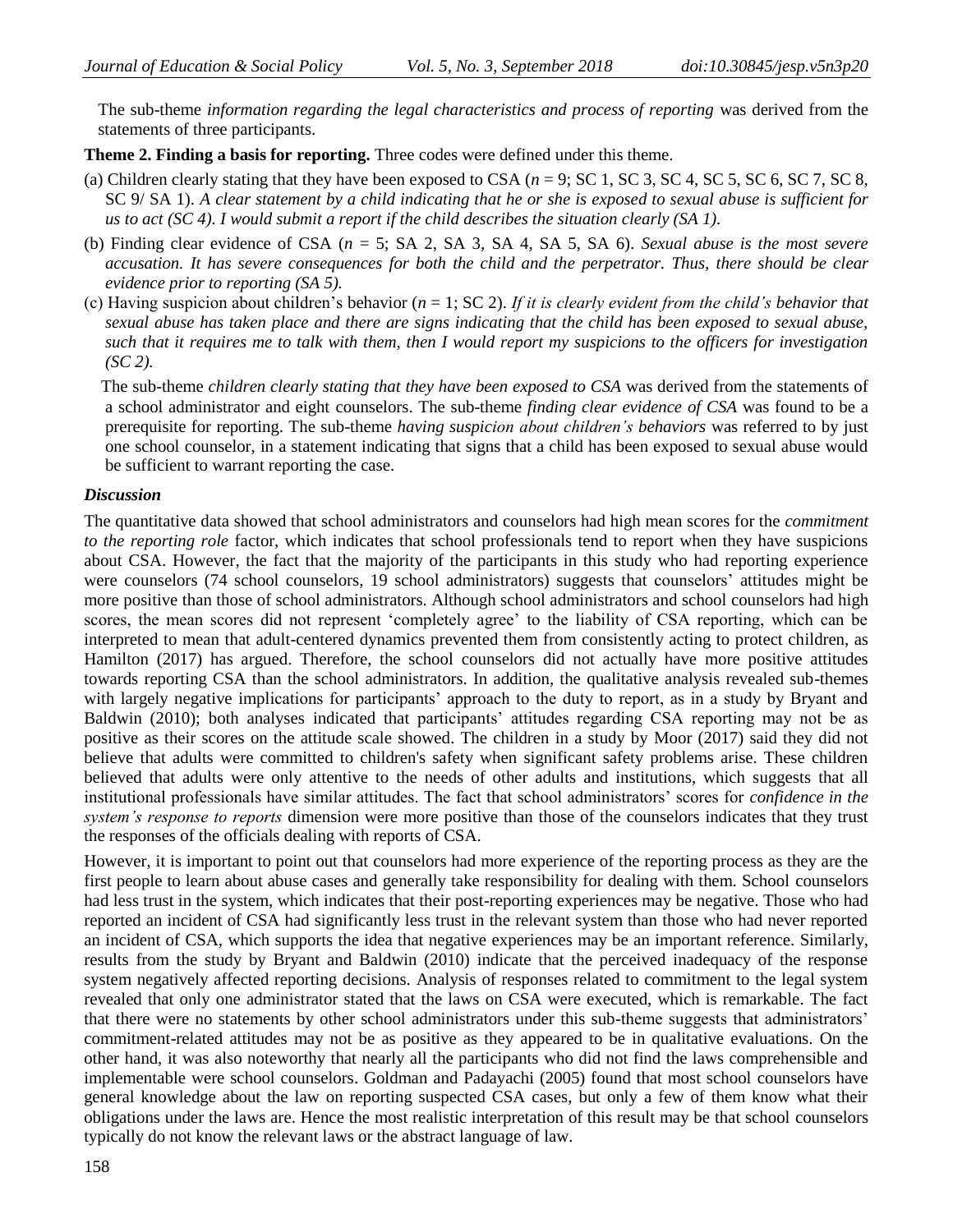This result may be explained by findings showing that the reporting process is stressful (Lambie, 2005) and that the commitment to the legal system is low due to negative experiences, although there is evidence that counselors do make reporting decisions in accordance with the law. Most school administrators stated that they did not know the laws about reporting. This result implies that their responses to scale items related to *commitment to the reporting system* do not honest. Akgul's (2015) study also provided evidences that school administrators" do not know that reporting CSA is mandatory and therefore do nothing when they have suspicions. In addition the qualitative survey showcased the attitudes of a school counselor and administrator who had stated that they did not act although they knew their knowledge and use of the relevant laws could be related to their negative commitment to the reporting system and negative concerns about reporting.

Quantitative results from the study indicate that school administrators did not have any *concerns about reporting* (e.g. parents" negative reactions after reporting, having trouble reporting, and reluctance to report when evidence is not sufficient) and had more positive expectations about the outcomes of reporting than counselors. Although the school counselors did not express high levels of concern, this could change as they are more likely than administrators to find themselves in a position where they have to report a case of suspected CSA. However, the concern scores of those who had previously reported a case of CSA were significantly lower. So, it is fair to say that the participants" concerns about reporting diminished with reporting experience. Nevertheless our qualitative analysis revealed that all except two participants feared potential threats from the family of suspected victims of CSA and that this was a significant concern. This finding is consistent with earlier results from Bryant and Baldwin (2010).

The sub-themes referring to the negative consequences of reporting for children suggest that amongst our sample there was a strong expectation that the actions or reactions by the executers of the legal procedures, families and society might harm child victims of sexual abuse. This finding is consistent with a study of teachers (Kenny, 2001). The fact that there were three participants who stated that reporting would be best for the children even though it might have harmful consequences suggests that the high commitment to the reporting role indicated by the quantitative results was the result of the legal obligation to report. The strong expectation that reporting would ultimately have negative consequences for both reporter and child victim indicates that teachers and counselors may fail to report suspected CSA despite their legal obligation to do so. Qualitative findings may be explanatory to see which group of concern (reporter or child) is more important when submitting a report. Participants told us that their preconditions for reporting suspected CSA were security for reporters and support from school management and the judicial system. Cetinkaya (2015) reported similar results. This suggests that school professionals" concern is focused on those who report CSA rather than on the child victims. The fact this theme did not encompass any statements about the need for effective protection for suspected victims of CSA supports the idea that self-protection was a higher priority for our sample. This is consistent with other recent studies (Hamilton, 2017; Moor, 2017) which also showed that adult-centered dynamics can be a great barrier even when it comes to protecting children who are extremely vulnerable as a result of sexual abuse.

Another remarkable outcome is that eight school counselors said that they would only report CSA if the abuse disclose by the child; school administrators also regarded clear evidence of abuse as a prerequisite of reporting. This suggests that all the school counselors (except one) were aware of the mandatory responsibility defined in Article 279 of the TPC. But, other studies have also found that professionals are reluctant to report in cases where this is a lack of evidence (Bryant et al., 2005; Zellman, 1990). School administrators tend to abstain from reporting without clear evidence, despite the law; this is probably due to their lack of knowledge or understanding of the laws related to CSA. Another logical explanation for the reluctance of administrators to report sexual abuse, despite the threat of imprisonment for failure to report, is that there is no strict educational system-wide policy on reporting of CSA.

The limited number of school principals in the quantitative sample who had reported cases supports these two explanations. Similarly, Zellman (1990) suggested that knowledge about mandatory reporting and a strict policy on reporting are predictors of school administrators" attitude to CSA reporting.

It is remarkable that only one counselor considered that children displaying signs of abuse signs a basis for reporting suspected CSA and as a prerequisite of reporting in cases where there is no statement from the suspected victim. This response may be related to the training counselors receive on this issue.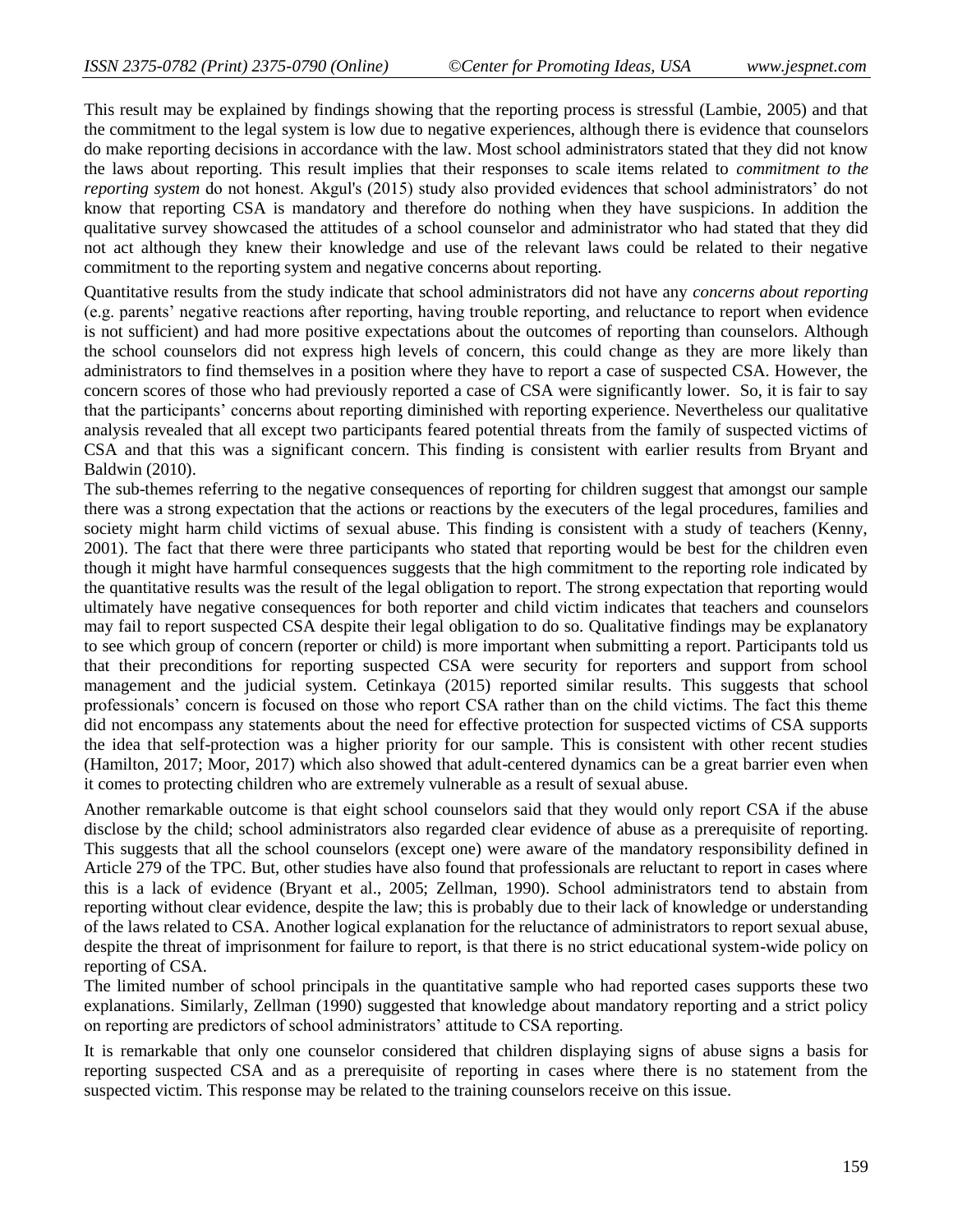It is critical that training on CSA includes the statistic (Alaggia, 2004, 2005) that approximately 30-60% of sexually abused children state that they do not remember or cannot speak about what they faced on account on account of their fears and trauma (Lyon & Ahern, 2011).

The main benefit of training on CSA might be that it enables professionals to recognize observable signs of CSA and gives them the confidence to report suspected abuse, whether the suspicions are based on observation or interviews with the child. The lack of commentary by many school counselors who made statements that fell under this sub-theme indicates that there is a tendency to abstain from reporting when it is not deemed mandatory by law. The themes uncovered in this study indicate the need to provide thorough training on the observable signs of CSA, the ways in which interviews should be conducted to encourage children to disclose incidents of CSA, and the reporting duties and procedures for school personnel. In addition, the qualitative results indicate that at present school counselors do not find the laws clear or comprehensible, which suggest further training is needed in this area. As Mathews (2014) noted, it is very important to make the laws on mandatory reporting of CSA clearer so that they can be easily understood.

The quantitative data indicated that training on CSA did not affect attitude to reporting, which may be due to the inadequacy of current training programs. It has been suggested (Reiniger et al., 1995) that inadequate training is the main reason for failure to report child abuse. The fact that positive changes have been reported following adequate training on CSA (Hawkins & McCallum, 2001; Ridgway, 2005) suggests that the training received by the participants in this study may have been inadequate.

Daro (2011) reported that child sexual assault prevention programs designed and implemented in the USA in the 1980s had a positive impact on attitudes towards reporting. Daro attributed the success of these programs to their content, which included instructions for parents and school personnel, along with details about how to report in cases when sexual abuse may be present (Daro, 2011). However, a study by Hawkins and McCallum (2001) indicated that training does not necessarily guarantee that suspected abuse will be reported, because some teachers will still prioritize their personal needs, which is remarkable. Given that the participants in this study who had previously reported suspected CSA stated that their personal safety was their primary concern supports the notion that on its own, training may not be enough to ensure that school personnel fulfill their obligation to report. There is a need to consider this dynamic in order to make progress in the fight to protect children against CSA. For this reason, efforts to protect children from CSA must include actions in three categories: children, adults and organizations. These categories must be studied, modified, and regularly re-adjusted to reach child protection goals (Hamilton, 2017). To this end, a combination of educational and legal regulations that ensure the security of reporters would generate positive change. In addition, the implementation of a strict school policy that lays out clear instructions for reporting might also have a positive impact on reporting.

With the educational programs to be prepared by taking the results of this study into consideration it is important, in terms of fostering positive changes, that school administrators should be informed of the ways they can take part in the process with counselors to prevent CSA. Moreover, ensuring that school administrators and counselors who have submitted their reports share their experiences with colleagues might help to allay concerns amongst these professions and strengthen commitment to the reporting system.

The original plan for this study was to collect qualitative data via interviews, before administering the quantitative instruments. However, the District Directorate of National Education and school administrators did not agree to audio recording of interviews and insisted that written answers be provided to the items. This meant that the qualitative data were limited to the short, written answers provided in responses to the open-ended questions in the attitude questionnaire. Similar studies suggest that collecting qualitative data via focus group discussions ensures that validity issues are minimized, as more comprehensive data can be obtained and data diversity is achieved. In addition, collecting data on the factors that affect reporting decisions through observations and interviews relating to real-life cases of suspected CSA may yield clearer results. This study may be a step towards better understanding of the support school administrators and school counselors need in relation to CSA reporting. This research agenda should be pursued further in order to generate recommendations for more effective child protection policies and practices.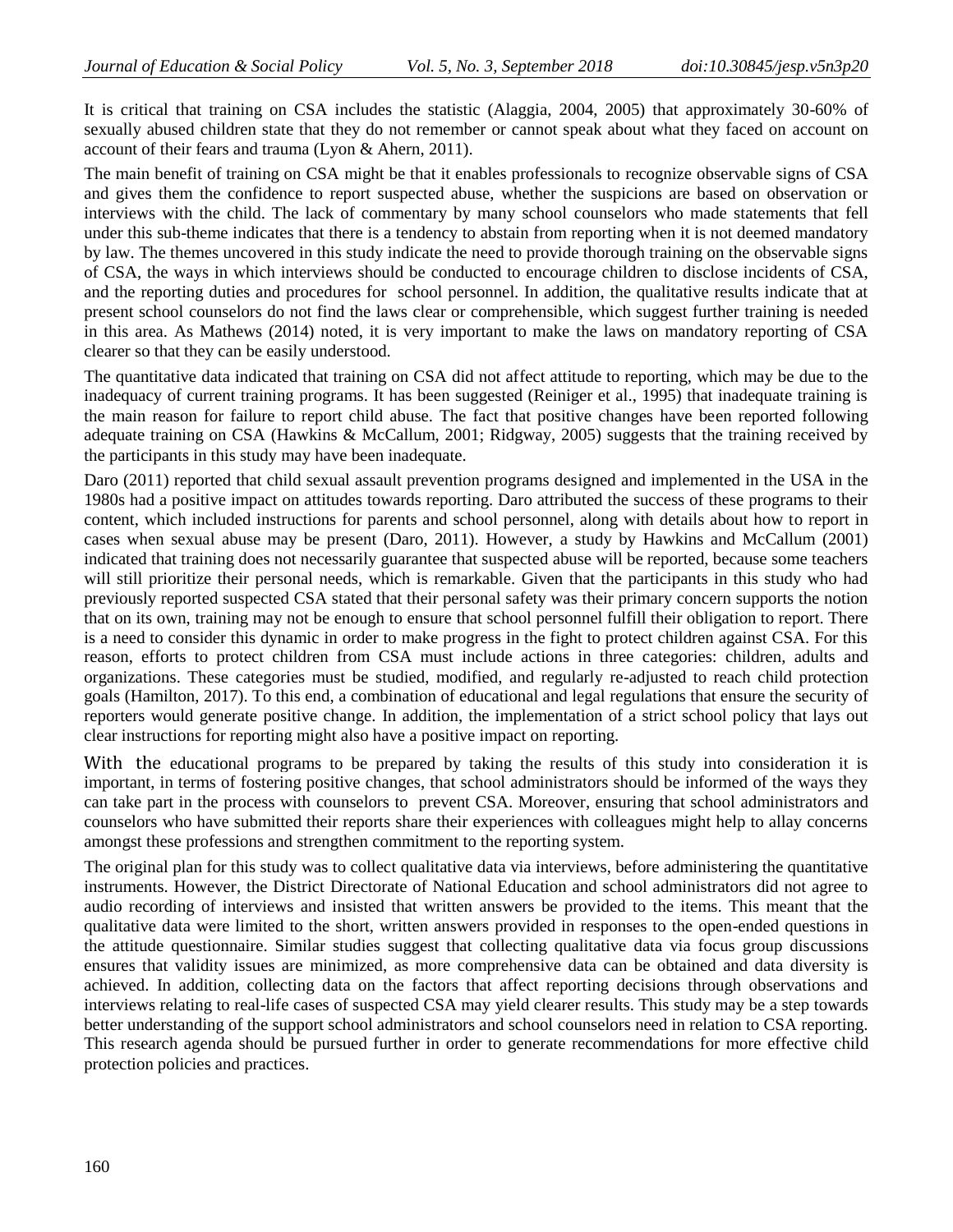#### *References*

- Akgul, E. (2015). *A study about reporting status of CSA by the staff working in preschool education centers [Okul öncesi eğitim kurumlarinda çalişan personelin cinsel istismar bildirim durumları].* (Unpublished master"s thesis). Hacettepe University, Ankara.
- Aksel, E.S., & Irmak, T.Y. (2015). Teachers" knowledge and experiences in child sexual abuse. *Ege Journal of Education*, *16*(2), 373-391.
- Alaggia, R. (2004). Many ways of telling: Expanding conceptualizations of child sexual abuse disclosure. *Child Abuse & Neglect, 28,* 1213–1227.
- Alaggia, R. (2005). Disclosing the trauma of child sexual abuse: a gender analysis. *Journal of Loss and Trauma, 10,* 453–470.
- Allnock, D. (2010) Children and young people disclosing sexual abuse: An introduction to the research. [Online] Available: [http://www.childmatters.org.](http://www.childmatters.org/) (June 15, 2016)
- Bryant, J.K. (2009). School counselors and child abuse reporting: A national survey. *Professional School Counseling, 12*, 333–342.
- Bryant, J. K., & Baldwin, P. A. (2010). School counselors' perceptions of mandatory reporter training and mandatory reporting experiences. *Child Abuse Review*, *19*, 172–186.
- Bryant, J., & Milsom, A. (2005). Child abuse reporting by school counselors. *Professional School Counseling*, *9*(1), 63-71.
- Cetinkaya, R.S. (2014). Ethical dilemmas of Turkish counselors: A critical incidents study. Online first. *British Journal of Guidance & Counseling, 43*(4), 476-491.
- Cetinkaya, R.S. (2015). Turkish school counselors" experiences of reporting child sexual abuse: a brief report. *Journal of Child Sexual Abuse, 24,* 908–921.
- Daro, D. (2011). Prevention of child abuse and neglect. In J. E. B. Myers (Eds), *The APSAC handbook on child maltreatment* (3<sup>rd</sup> edn., pp. 17-37). Newbury Park, CA: Sage.
- Erbas, R. (2015). *Liability of health professionals to report an offence in Turkish law and comparative law.*  Istanbul: Oniki Levha.
- Eren Gümüs, A., & Gümüs, M.A. (2013). Ethics and law in psychological counseling [Psikolojik danışmada etik ve hukuk]. Istanbul: Vedat.pp.128.
- Goldman, J.D.G., & Padayachi, U.K. (2000). School counsellors' knowledge of the nature of child sexual abuse and proceedures and laws. *Journal of Psychologists and Counsellors in Schools*, *10*(1), 1-18.
- Goldman, J.D.G., & Padayachi, U.K. (2002a). Factors influencing school counsellors' decision not to report child sexual abuse. *Children Australia*, *27*(1), 28-37. Goldman, J.D.G., & Padayachi, U.K. (2002b). School counselors" attitudes and beliefs about child sexual abuse. *Journal of Family Studies, 8,* 53 –73.
- Goldman, J.D G, & Padayachi, U.K. (2005). Child sexual abuse reporting behaviour by school counsellors and their need for further education. *Health Education Journal*, *64*(4), 302-322.
- Greene, J.C. (2005). The generative potential of mixed methods inquiry. *International Journal of Research & Method in Education, 28*(2), 207 – 211.
- Hamilton, M.A. (2017). The barriers to a national inquiry into child sexual abuse in the United States. *Child Abuse & Neglect*, *74*, 107-110.
- Hawkins, R., & McCallum, C. (2001). Mandatory notification training for suspected child abuse and neglect in South Australian schools. *Child Abuse & Neglect, 25*(12), 16-1625.
- Hermann, M.A. (2002). A study of legal issues encountered by school counselors and perceptions of their preparedness to respond to legal challenges. *Professional School Counseling*, *6*(1), 12.
- Kenny, M.C. (2001). Child abuse reporting: Teachers' perceived deterrents. *Child Abuse & Neglect, 25, 81–92*.
- Kenny, M.C., & McEachern, A.G. (2002). Reporting suspected child abuse: A pilot comparison of middle and high school counsellors and principals. *Journal of Child Sexual Abuse, 11(2*), 59-75.
- Koca, M. (2012). Notice liability in child abuse. [Çocuk istismarında ihbar yükümlülüğü]. *İnönü Üniversitesi Hukuk Fakültesi Dergisi,* 3(1), 113-127.
- Lambie, G.W. (2005). Child abuse and neglect: A practical guide for professional school counselors. *Professional School Counseling, 8*(3), 249-258.
- Leech, N.L., & Onwuegbuzie, A.J. (2009). A typology of mixed methods research designs. *Quality & Quantity, 43,* 265–275.